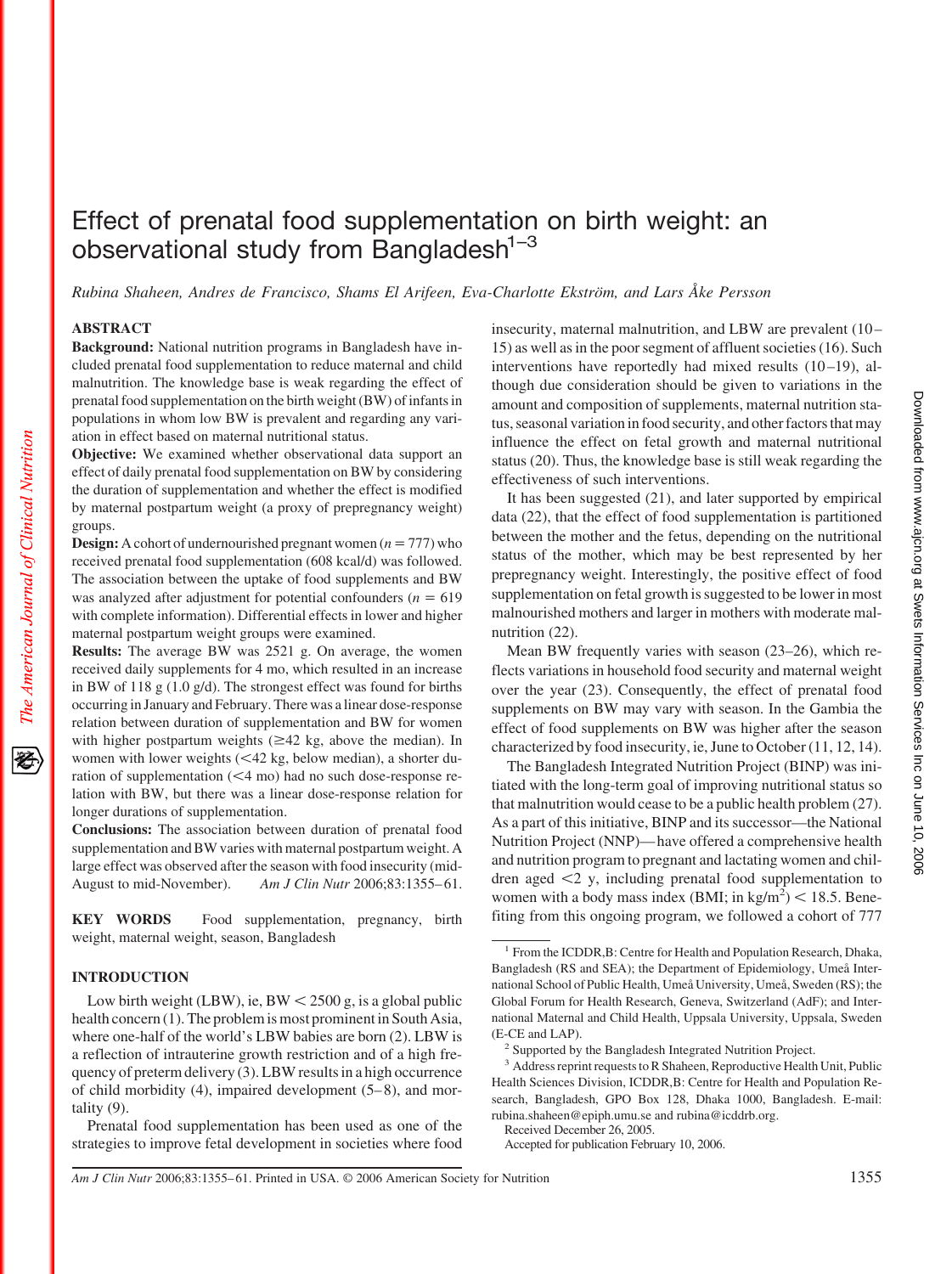

**FIGURE 1.** Study participation.

pregnant women and examined whether observational data support an effect on BW of a daily prenatal food supplement (608 kcal) that increases the total dose by increasing the number of days of supplementation and is modified by maternal postpartum weight.

# **SUBJECTS AND METHODS**

### **Study site and subjects**

The study was conducted in Shaharasti, one of 7 *upazilas* (subdistricts) in the Chandpur district, Bangladesh. Shaharasti is located adjacent to a river that annually causes moderate to severe flooding in the surrounding area. The main occupation in the area is agriculture, and the main crops are rice, wheat, potatoes, and sugarcane.

The BINP initiated its nutrition-related activities in Shaharasti, including food supplementation during pregnancy, in 1996. Four of 9 unions (administrative units in each subdistrict, each with a population of  $\approx$  20 000) in the subdistrict were randomly selected for this study.

The BINP activities were performed at Community Nutrition Centers (CNCs; 52 in the study area) operated by Community Nutrition Promoters, who were women with children and a minimum of about 8 y of schooling. The centers were located in the villagers' houses, and the program activities were run during the morning from Saturday through Thursday. Each CNC covered  $\approx$ 1200 persons, and the promoter made regular household visits to identify pregnant women and invite them to participate in the activities. Pregnant women with a BMI  $\leq 18.5$  were eligible to

participate. Usually, Community Nutrition Promoters invited the women to participate in the food supplementation program early in pregnancy. Participating women were invited to visit the CNC 6 d/wk and received health and nutrition education, food supplementation, and iron-folate supplementation (provided monthly, 2 tablets/d; each tablet containing 60 mg Fe and 250  $\mu$ g folic acid) according to national recommendations. Compliance with the iron-folate supplementation was not monitored.

The preparatory field activities of the study started in November 1998, and BW was measured from December 1998 to October 1999. In 1998 there was a severe flood throughout Bangladesh; the flooding in Shaharasti was excessive through October 1998. BINP activities in the field were stopped during peak flooding and restarted in mid-November 1998. Women participating in the BINP program with calculated probable births (based on last menstrual period) between December 1998 and October 1999 were invited to take part in this study  $(n = 777)$ ; **Figure 1**). The fieldworkers regularly visited the 52 CNCs to identify new enrollees. The Ethical Review Committee of ICD-DR,B approved the study. Informed written consent was obtained from each participant.

#### **Food supplementation**

Village women employed by the program prepared the food supplements using local products. The prepared food was provided in plastic packets to be mixed with water. The daily supplement contained 80 g roasted rice powder, 40 g roasted pulse powder, 20 g molasses, and 12 mL (6 g) soybean oil, which provided  $\approx$  608 kcal and  $\approx$  17.9 g vegetable protein ( $\approx$  11.5% of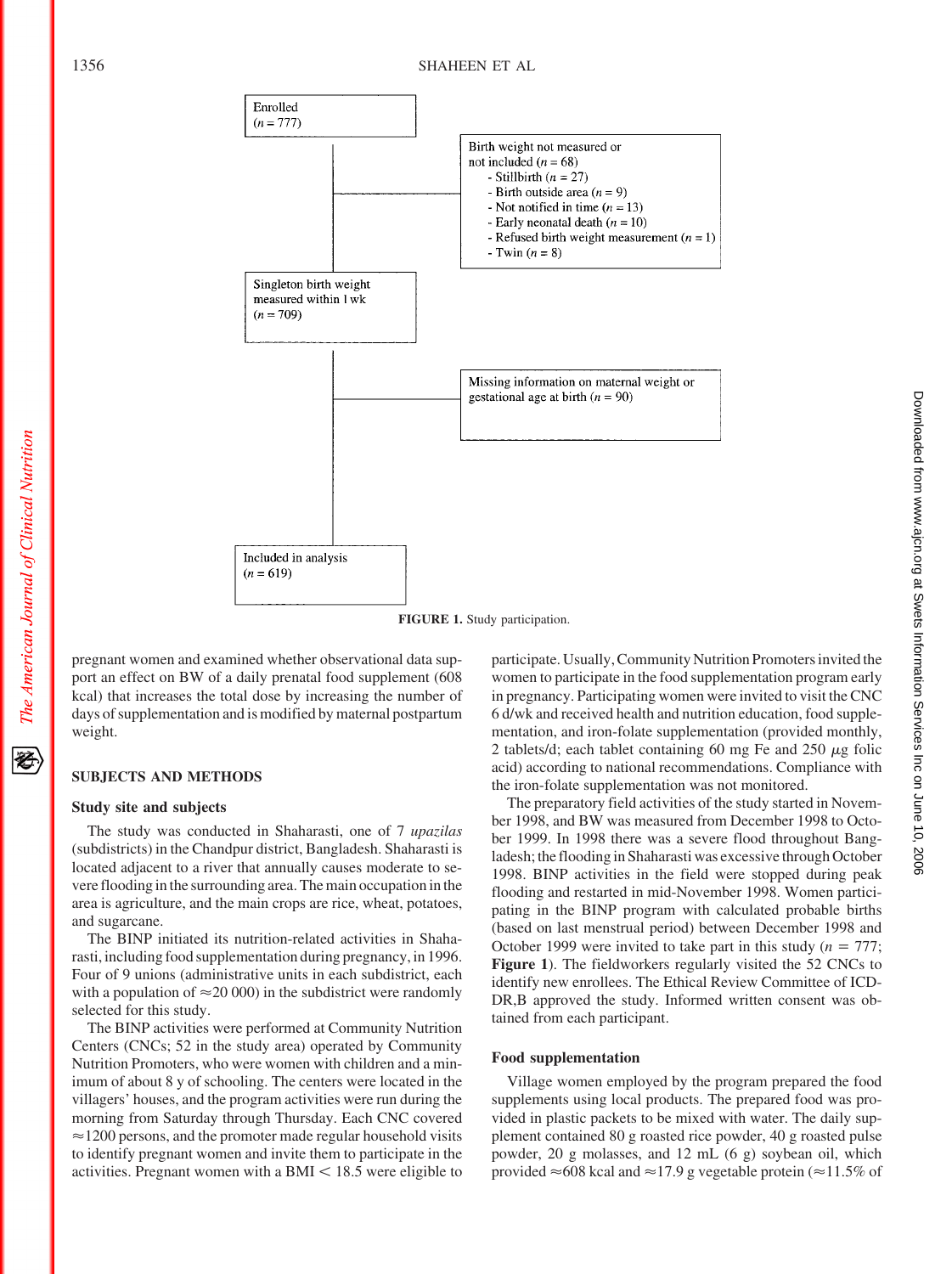total energy). The supplements were usually eaten at the CNC, but were often brought to the participants' homes for consumption in the third trimester.

# **Measurements**

Information on participation in the food supplementation program was retrospectively collected by the fieldworkers, who conducted 3 structured interviews at the participants' homes. The respondents were requested to report how many days they had consumed the supplement. Different important events in the preceding months were used to improve recall. Additional questions were asked to resolve any missing information on supplement intakes. Information on general dietary intakes was not collected.

Standard procedures were followed for anthropometric measurements, and the training of fieldworkers included standardization of measurements (28). The women's weights were measured after birth with a precision of 100 g (model 770; SECA, Hamburg, Germany), and length was measured by using a portable scale with a precision of 1 mm. Ninety-seven percent of the analyzed maternal postpartum weights were assessed within 7 d after birth, at the same time as BWs were measured. A notification system was established for births. Efforts were made to measure BW as soon as possible, preferably within 72 h; 23% were measured within 24 h and 85% within 72 h. BW was measured by using a SECA beam scale (model 725) with a precision of 10 g. BWs measured later than 24 h after delivery, but within 7 d of delivery, were transformed to SD scores by using the distribution in this material as standard. The SD scores obtained were transformed back to the corresponding BWs.

Gestational age at birth was determined on the basis of the date of the last menstrual period. A local calendar sharing Bangla, Arabic, and Gregorian months and dates in parallel and special religious events was used to ensure the accuracy of the dates. Information on maternal age, parity, work (working hours per day), education, and household income was collected in the first interview.

#### **Analyses**

Participation in the supplementation program was analyzed by including characteristics of women with and without complete data on days of supplementation, BW, and maternal postpartum weight. Descriptive information on distribution of days of supplementation and BW was presented, and differences in mean values by season of birth were analyzed by analysis of variance with an *F* test. Associations between these 2 variables were analyzed by linear regression, and stratification for season was done. The main goal was to determine possible dose-response relations between days of supplementation and BW and to determine whether any dose-response relations varied by maternal weight, in this case by postpartum weight. BW was plotted as a function of days of supplementation, and lowess moving average lines (29) were fitted for higher and lower maternal postpartum weight groups (postpartum weight median value  $\langle 42 \rangle = 1$ ,  $\geq$ 42 = 0). This was followed by multivariate linear regression analyses based on the observations made on the lowess curves, and statistical analysis was donetotestthe dose-response relation between days of supplementation and BW. Adjustments were made for potential confounding of the dose-response relation. Potential confounding was considered for any cofactor with a *P* value  $< 0.20$  for any linear or nonlinear association with BW and

total days of supplementation. Confounding by the measured variable was excluded if its influence on the effect estimate was 10%. Analyses were done by using the STATISTICAL PACKAGE FOR SOCIAL SCIENCE (version 12.01; SPSS Inc, Chicago).

#### **RESULTS**

#### **Participation**

Of 777 women in the supplementation program, 619 with complete information on supplementation during pregnancy, BW, postpartum maternal weight, and gestational age at birth were included in the analysis. No differences in maternal, infant, or socioeconomic characteristics were found between those with or without complete data, except for some differences in maternal height (women with complete data were slightly taller), month or season of birth (women with complete data were better represented in the period from December to February), and days of supplementation (women with complete data had slightly shorter periods of supplementation) (**Table 1**).

# **Supplementation**

On average, the women started to receive food supplementation at week 15, and the mean  $(\pm SD)$  number of days of food supplement intake was  $116 \pm 40$ . Provided that the whole daily supplement was consumed (intake not supervised), the average intake was 70 000 kcal. Compliance with supplementation varied considerably over the year; the lowest values were for those born between January and February (83 d). For 201 (32%) of 619 women, the measurements for supplement intake were based on 3 interviews (2 during pregnancy and one after childbirth); for 173 (28%) of 619 women, the measurements were based on 2 interviews (1 during pregnancy and 1 after childbirth); and for 245 (40%) of 619 women, the measurements were based on 1 interview after childbirth. The number of interviews did not vary by maternal postpartum weight group ( $<$  42 and  $\geq$  42 kg; *P* = 0.60).

# **Birth weight**

Mean ( $\pm$ SD) BW was 2521  $\pm$  382 g, and 48% of the infants had a low BW ( $\leq$ 2500 g). The boys had a mean ( $\pm$ SD) BW of  $2556 \pm 399$  g, and the girls had a mean ( $\pm$ SD) BW of 2486  $\pm$ 358 g. There was a marked seasonal variation in BW; the lowest mean  $(\pm SD)$  weights were in the period from January to February (2424  $\pm$  397 g), and the highest weights were in the period from March to October (2550  $\pm$  373 g) (*P* = 0.001).

#### **Dose-response analyses**

Overall, a longer supplementation period was associated with a higher BW (**Figure 2**). For each day of supplementation, BW increased by 1.0 g/d (adjusted for gestational age at birth;  $P =$ 0.007). The subset of women who gave birth during January and February had an increase in BW of 2.2 g/d of supplementation  $(n = 140;$  adjusted for gestational age;  $P = 0.053$ ).

The lowess curve from a scatter plot of days of supplementation and BW showed a clear dose-response relation (Figure 2). This was also the case for the subset of women with a postpartum weight above the median  $(\geq 42 \text{ kg})$ . Women with a postpartum weight below the median  $( $42 \text{ kg}$ )$  showed no effect of daily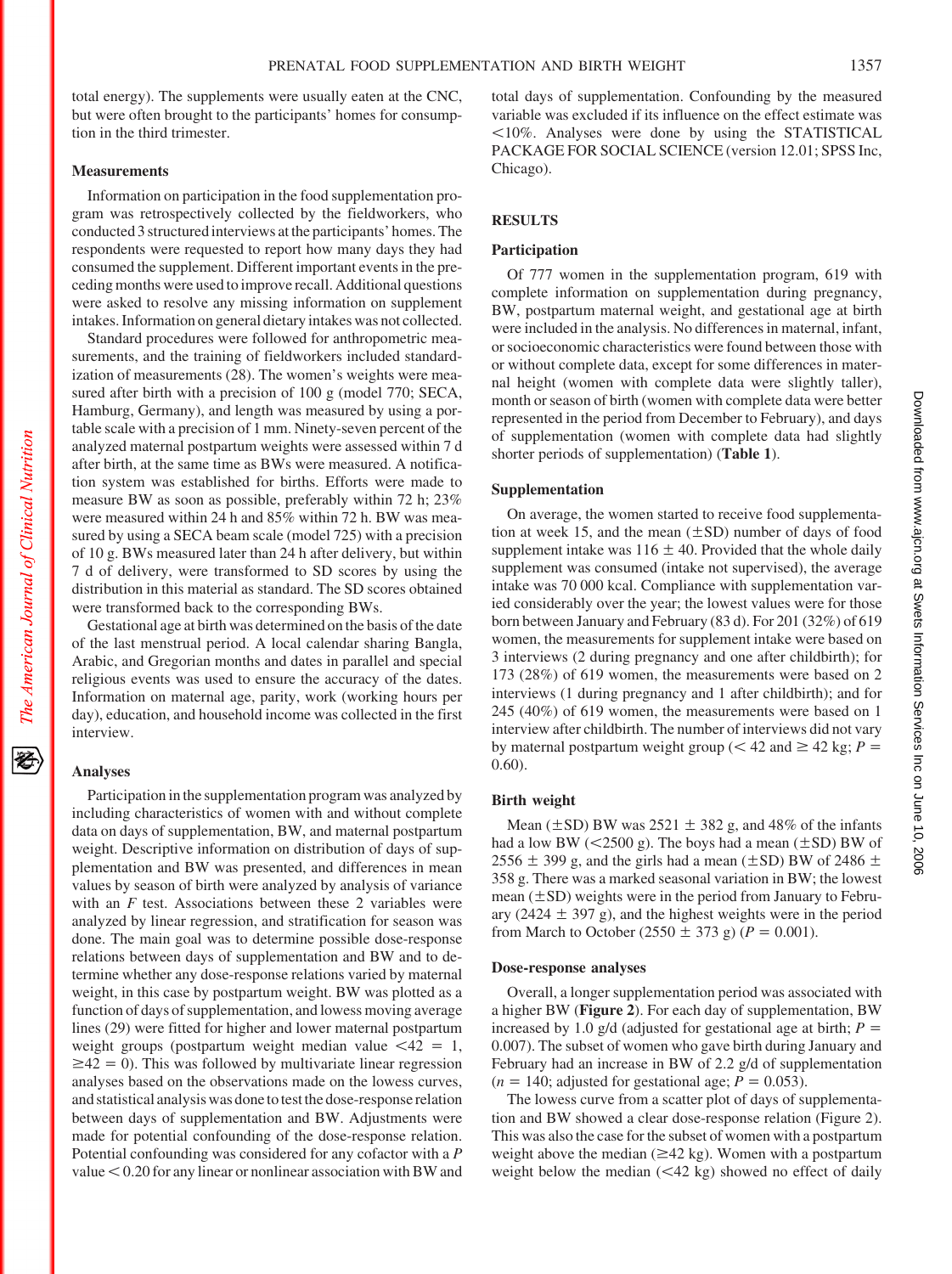# **TABLE 1**

Characteristics of the participants with complete and incomplete information on days of supplementation, infant birth weight, postpartum maternal weight, and gestational age at birth*<sup>1</sup>*

|                                 | Complete data            | Incomplete data           |  |
|---------------------------------|--------------------------|---------------------------|--|
| Characteristic                  | $(n = 619)^2$            | $(n = 158)^3$             |  |
| Maternal                        |                          |                           |  |
| Age $(y)$                       | $25.7 \pm 5.9^{4}$ (615) | $26.1 \pm 5.8$ (155)      |  |
| Parity $(\% )$                  |                          |                           |  |
|                                 | 20 (125/615)             | 21 (33/155)               |  |
| $\overline{c}$                  | 24 (147/615)             | 21 (32/155)               |  |
| $\geq$ 3                        | 56 (343/615)             | 58 (90/155)               |  |
| Work $(h/d)$                    | $8.0 \pm 2.1$ (584)      | $7.7 \pm 2.1$ (139)       |  |
| Weight after childbirth (kg)    | $42.4 \pm 4.4$ (619)     | $42.3 \pm 5.9$ (39)       |  |
| Height (cm)                     | $150.7 \pm 4.8$ (616)    | $149.8 \pm 5.6^{5}$ (144) |  |
| Duration of education (y)       | $4.2 \pm 3.6$ (619)      | $4.4 \pm 3.7$ (151)       |  |
| Month of childbirth $(\%)$      |                          |                           |  |
| December-February               | 23 (142/619)             | $9^6(14/154)$             |  |
| March-April                     | 22 (138/619)             | $25^{6}$ (39/154)         |  |
| May-July                        | 26 (161/619)             | $28^6$ (43/154)           |  |
| August-October                  | 29 (178/619)             | $38^6$ (58/154)           |  |
| Duration of supplementation (d) | $116.5 \pm 40.4$ (619)   | $124.9 \pm 41.3^7(151)$   |  |
| Infant                          |                          |                           |  |
| Birth weight $(g)$              | $2521 \pm 382(619)$      | $2564 \pm 354(91)$        |  |
| Gestational age at birth (d)    | $273 \pm 17(619)$        | $273 \pm 18(132)$         |  |
| Household                       |                          |                           |  |
| Income quartiles $(taka)^8$     | 1500, 2500, 4000 (613)   | 1800, 2500, 4000 (155)    |  |

*<sup>1</sup>* Values in parentheses are *n* or *n* of total *n.*

*<sup>2</sup>* The number of women may vary because of missing values.

<sup>3</sup> The number of women varies because of missing values; for 3 women, no information was available.

 $4x \pm SD$  (all such values).

<sup>5,7</sup> Significantly different from the subjects with complete data (Student's *t* test): <sup>5</sup> $P = 0.05$ , <sup>7</sup> $P = 0.02$ .

<sup>6</sup> Significantly different from the subjects with complete data,  $P = 0.001$  (chi-square test).

 $8 \text{ US$1 = 48.06 Bangladeshi}$  taka (1999). Values represent quartiles 1, 2, and 3, respectively.

food supplementation on BW unless it was continued beyond 4 mo.

In a regression analysis based on the pattern of effects visualized in Figure 2, we first considered supplementation up to 120 d



**FIGURE 2.** Duration of prenatal food supplementation plotted against infant birth weight. Lowess curves for higher  $(\geq 42 \text{ kg}, \text{ above median})$  and lower (42 kg, below median) maternal postpartum weight groups are shown. For total duration of supplementation  $<$  120 d, there was an interaction between duration of supplementation and maternal postpartum weight group ( $P = 0.059$ ); for total duration of supplementation above the median,

the lines are parallel when assessed by multiple regression analyses.

and the effects on BW in women with higher and lower postpartum weights (**Table 2**). Potential confounders were evaluated according to the analysis plan. Women with higher postpartum weights ( $\geq$ 42 kg) had an increase in BW of 3 g/d of supplementation, whereas no positive effect on BW was observed in the women with lower postpartum weights. For a longer duration of supplementation  $(24 \text{ mo})$ , women in both postpartum weight groups showed a dose-response relation of an increase in BW of 1.8 g/d of supplementation. Women with a lower postpartum weight, however, had a linear dose-response relation in parallel with but 113 g lower than the other group.

#### **DISCUSSION**

On the basis of this observational study of pregnant women participating in a food supplementation program in Bangladesh, there was an overall dose-response relation of daily food supplementation (608 kcal) that resulted in an increase in BW of 1 g/d, which varied considerably by postpartum weight. BW was least affected in the most malnourished women. Greater effects were found for births during January and February after a period of food insecurity in the community.

Data were collected prospectively by trained fieldworkers. Information on compliance with the supplementation regimen was obtained by repeated dietary recalls, including logical controls of information by questioning about missing information and by using a local calendar of events. Anthropometric information was collected after proper training, standardization of instruments, and retraining over the study period. Most BWs

豾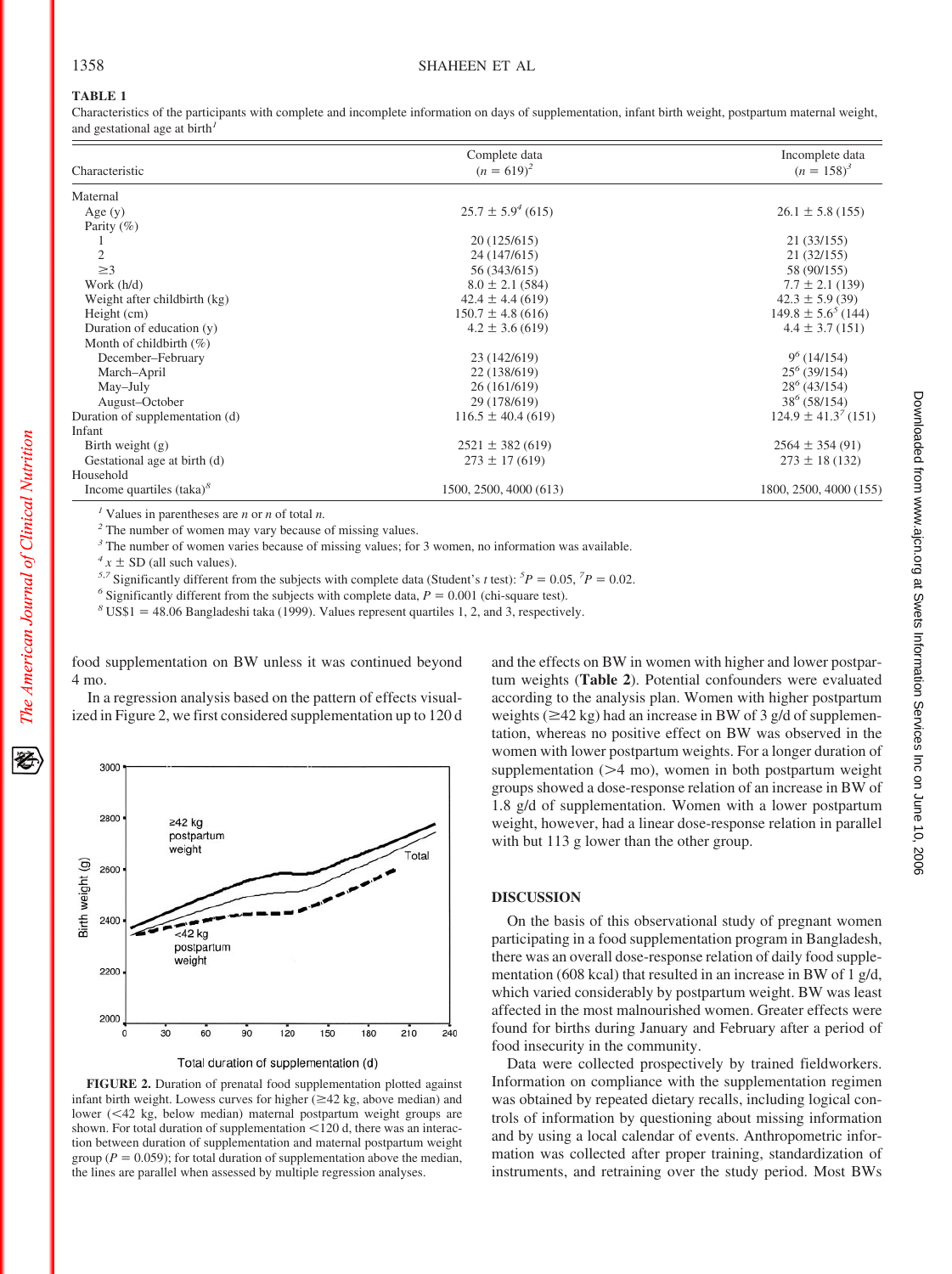Dose-response analyses for subgroups defined by duration of prenatal food supplementation: outcome variable is birth weight (g)<sup>1</sup>

|                                                                           | Supplementation $<$ 120 d<br>$(n = 312)$ |                  |       | Supplementation $\geq$ 120 d<br>$(n = 307)$ |                  |       |
|---------------------------------------------------------------------------|------------------------------------------|------------------|-------|---------------------------------------------|------------------|-------|
|                                                                           | Coefficient                              | SEE <sup>2</sup> | P     | Coefficient                                 | SEE <sup>2</sup> | P     |
| Intercept                                                                 | 1428.78                                  | 323.96           | 0.000 | 642.06                                      | 365.91           | 0.080 |
| Supplement (d)                                                            | 3.12                                     | 1.22             | 0.011 | 1.75                                        | 1.00             | 0.081 |
| Maternal postpartum weight<br>$(<42 = 1, \ge 42 = 0)$                     | 84.94                                    | 142.97           | 0.553 | $-112.46$                                   | 40.58            | 0.006 |
| Maternal postpartum weight<br>$(<42 = 1, \ge 42 = 0)$ ×<br>supplement (d) | $-3.09$                                  | 1.63             | 0.059 |                                             |                  |       |
| Gestational age at birth (d)                                              | 3.24                                     | 1.19             | 0.007 | 6.17                                        | 1.28             | 0.001 |
| Adjusted $R^2$                                                            | 0.10                                     |                  |       | 0.10                                        |                  |       |

<sup>*1*</sup> As a justification for the stratified analysis presented above, a multiple regression analysis was performed in the total sample ( $n = 619$ ). The interaction duration of supplementation  $\times$  maternal postpartum weight group  $\times$  supplementation duration group was significant ( $P = 0.077$ ).

*<sup>2</sup>* Determined by multiple regression (all such values).

were measured within 72 h of childbirth. Efforts were made to obtain the accurate date of the last menstrual period, including the use of different calendars and a list of local events.

The issue of reverse causality, ie, that women who had longer pregnancies had the chance to consume the supplement for a longer time, was addressed by adjusting the multivariate analyses by gestational age at birth.

The external validity of the demonstrated effect size was limited; we showed that factors such as maternal nutritional status and season (most likely a proxy of food security) influenced the size of the effect. Thus, the program may have another effect in a different setting or in another year in the same geographic area. However, the finding of differential effects in women on the basis of postpartum weight is most likely to be shown in other settings and other seasons.

The average effect of supplementation ( $\approx$  70 000 kcal; no supervised intake) was an increase in BW of 118 g. This effect is comparable with the 136-g overall improvement in BW observed in a study in the Gambia (14) and with the 100-g improvement in BW observed in a study in East Java (13). The average effect found in our study is somewhat lower than the estimates calculated by Lechtig et al (10) a few decades ago: an increase in BW of 25– 85 g/10 000 kcal of a balanced supplementation. The lower effect may have been because the actual consumption was lower than the average of 70 000 kcal. Nevertheless, the overall effect obtained in this study was reasonably large, which has potentially significant positive consequences for child health.

Several explanations are possible for the results found in this study. First, for the effect of food supplementation on BW to be visible, the distribution of risk in terms of giving birth to LBW babies and responsiveness in terms of the potential for improvement in BW was favorable in the study population, ie, maternal weight was low, there were enough women who were considered marginally malnourished in the local context, and food was insecure in the study area. Second, the food supplement offered by the BINP was a low-protein, high-calorie food that was found to be more effective at improving BW than were the alternatives (17–19). Third, compared with women in different trials, the women in this observational study had the opportunity to start the supplement early in pregnancy, which increased their total dose.

Recently, the effect of the BINP on childhood underweight has been questioned (30). The authors based their conclusions on an ecologic analysis of prevalence of underweight in intervention and nonintervention areas. Such a crude design does not provide a satisfactory basis for judging the effectiveness of the program. Our data on individual supplementation and BW indicated a substantial effect on BW, although it varied with maternal nutritional status and season.

The results also need to be discussed in the context of BINP performance, as reported by the World Bank (31). The report suggests that the program might have been more successful if it had restricted its attention to the most malnourished women, improved targeting to reduce type II error, and tried harder to discourage leakage and substitution. Although we were unable to answer questions related to leakage (ie, whether the supplements intended for the study subjects were shared with others) and substitution (whether the supplement replaced usual dietary intake), our results suggest that targeting based on a  $BMI < 18.5$ results in a detectable positive effect of supplementation on BW when the biological plausibility of such an effect is likely. However, contrary to the report, we showed that a positive effect is possible in relatively well-nourished women who are marginally malnourished in the local context but who may be considered severely malnourished in the global context; in most malnourished women, no such effects occur. Our results support the seasonal effects presented in the BINP report.

Our study provides evidence for relatively large effects at the beginning of the year—an improvement in BW of  $\approx$  183 g after an average of 83 d of supplementation. The usual period of relative food insecurity in Bangladesh is from mid-August to mid-November, ie, 2–5 mo before births in January and February (32–34). Flooding usually occurs in August–September, but during the study year flooding was excessive and of a longer duration. The relatively large effect of supplementation may have been related to the excessive flooding during the months before the study onset and to the pronounced food insecurity that followed.

The association between days of supplementation and BW varied by maternal postpartum weight group. This finding may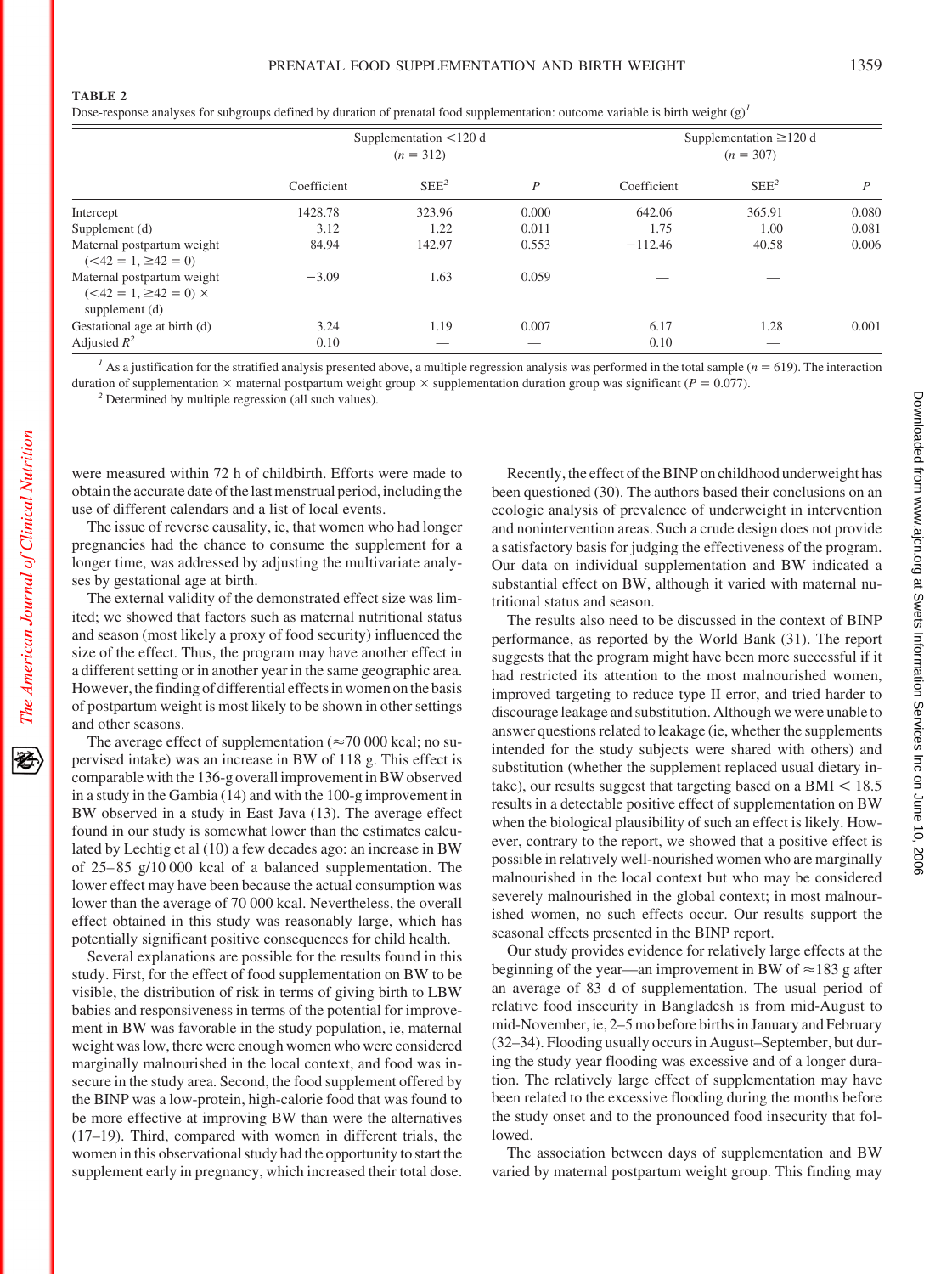have different explanations. Prenatal food supplements consumed by underweight women are partitioned to both the mother and fetus. Winkvist et al (22) have suggested that both mother and fetus may benefit from a supplement. Maternal prepregnancy weight and the dose of the supplement determine the size and partitioning of the effect that preferably should be evaluated over an entire pregnancy cycle (21, 22, 35). Our study lacked information on maternal weight change and was limited to the period from pregnancy to childbirth. The differential effect on BW bylower and higher maternal postpartum weight groups may fit with the principles suggested by Winkvist et al (22). Ideally, we should have had used prepregnancy or early pregnancy weights in the analysis. However, we used maternal postpartum weight as a dichotomous stratification variable with an arbitrary division into 2 groups. Any misclassification into lower and higher maternal weight groups that may have happened through differential pregnancy net weight gains probably had no major influence on the results.

Eligibility for prenatal food supplementation in Bangladesh is limited to women with a BMI  $<$  18.5. This arbitrary criterion should be reexamined because women with a BMI approaching 18.5 in this study had a clear positive effect of food supplementation.

To conclude, we have shown an association between prenatal food supplementation and BW that varied with maternal weight and season. The relatively large effect observed occurred mainly after a period of food insecurity in the study area. These findings may be important in determining which population groups should be targeted for prenatal food supplementation programs. It is possible that malnutrition will cease to be a major public health problem because improvements in BW have positive effects across generations, ie, female newborns with higher BWs will become well-nourished women who later give birth to infants with higher BWs. There is a need to understand the effect of prenatal food supplementation on perinatal mortality because evidence of the direct effect of prenatal food supplementation on mortality is still limited in the context that the relation between size at birth and infant mortality is primarily due to the close relation between birth weight and gestational age at birth. **Part** 

ICDDR,B acknowledges with gratitude the commitment of BINP to the Centre's research efforts. We thank Zeba Mahmud (BRAC) and Saskia Osendarp, Ruksana Haider, George J Fuchs, and SK Roy (ICDDR,B) for supporting us in various ways in completing this research project.

RS contributed to all stages of the study, including the data analysis, and developed the first draft of the manuscript. AdF contributed to the planning phase and the writing of the manuscript. SEA, E-CE, and LÅP contributed to the data analysis and the writing of the manuscript. All authors read different versions of the manuscript and agreed to the final version. None of the authors had a conflict of interest.

# **REFERENCES**

- 1. WHO. WHO's contribution to the report for the follow-up to the world summit for children. Geneva, Switzerland: World Health Organization, 2001.
- 2. UNICEF. State of world's children 2005. New York, NY: UNICEF, 2004.
- 3. Villar J, Belizan JM. The relative contribution of prematurity and fetal growth retardation to low birth weight in developing and developed societies. Am J Obstet Gynecol 1982;143:793-8.
- 4. Villar J, de Onis M, Kestler E, Bolanos F, Cerezo R, Bernedes H. The differential neonatal morbidity of the intrauterine growth retardation syndrome. Am J Obstet Gynecol 1990;163:151–7.
- 5. Villar J, Belizan JM, Spalding J, Klein RE. Postnatal growth of intrauterine growth retarded infants. Early Hum Dev 1982;6:265–71.
- 6. Villar J, Smeriglio V, Martorell R, Brown CH, Klein RE. Heterogeneous growth and mental development of intrauterine growth-retarded infants during the first 3 years of life. Pediatrics 1984;74:783–91.
- 7. Grantham-McGregor SM, Fernald LC. Nutritional deficiencies and subsequent effects on mental and behavioral development in children. Southeast Asian J Trop Med Public Health 1997;28(suppl):50 – 68.
- 8. Martorell R, Ramakrishnan U, Schroeder DG, Melgar P, Neufeld L. Intrauterine growth retardation, body size, body composition and physical performance in adolescence. Eur J Clin Nutr 1998;52(suppl):S43– 52; discussion S52–3.
- 9. Ashworth A. Effects of intrauterine growth retardation on mortality and morbidity in infants and young children. Eur J Clin Nutr 1998;52(suppl): S34 – 41; discussion S41–2.
- 10. Lechtig A, Habicht JP, Delgado H, Klein RE, Yarbrough C, Martorell R. Effect of food supplementation during pregnancy on birthweight. Pediatrics 1975;56:508 –20.
- 11. Prentice AM, Whitehead RG, Watkinson M, Lamb WH, Cole TJ. Prenatal dietary supplementation of African women and birth-weight. Lancet 1983;1:489 –92.
- 12. Prentice AM, Cole TJ, Foord FA, Lamb WH, Whitehead RG. Increased birthweight after prenatal dietary supplementation of rural African women. Am J Clin Nutr 1987;46:912–25.
- 13. Kardjati S, Kusin JA, De With C. Energy supplementation in the last trimester of pregnancy in East Java: I. Effect on birthweight. Br J Obstet Gynaecol 1988;95:783–94.
- 14. Ceesay SM, Prentice AM, Cole TJ, et al. Effects on birth weight and perinatal mortality of maternal dietary supplements in rural Gambia: 5 year randomised controlled trial. BMJ 1997;315:786 –90.
- 15. Mardones-Santander F, Rosso P, Stekel A, et al. Effect of a milk-based food supplement on maternal nutritional status and fetal growth in underweight Chilean women. Am J Clin Nutr 1988;47:413–9.
- 16. Rush D, Stein Z, Susser M. A randomized controlled trial of prenatal nutritional supplementation in New York City. Pediatrics 1980;65:683– 97.
- 17. de Onis M, Villar J, Gulmezoglu M. Nutritional interventions to prevent intrauterine growth retardation: evidence from randomized controlled trials. Eur J Clin Nutr 1998;52(suppl):S83–93.
- 18. Osrin D, Costello A. Maternal nutrition and fetal growth: practical issues in international health. Semin Neonatol 2000;5:209 –19.
- 19. Merialdi M, Carroli G, Villar J, et al. Nutritional interventions during pregnancy for the prevention or treatment of impaired fetal growth: an overview of randomized controlled trials. J Nutr 2003;133(suppl): 1626S–31S.
- 20. Persson LA. Breaking the cycles of malnutrition: are pregnancy nutrition interventions effective? J Health Popul Nutr 2001;19:158 –9.
- 21. Winkvist A, Rasmussen KM, Habicht JP. A new definition of maternal depletion syndrome. Am J Public Health 1992;82:691-4.
- 22. Winkvist A, Habicht JP, Rasmussen KM. Linking maternal and infant benefits of a nutritional supplement during pregnancy and lactation. Am J Clin Nutr 1998;68:656-61.
- 23. Prentice AM, Whitehead RG, Roberts SB, Paul AA. Long-term energy balance in child-bearing Gambian women. Am J Clin Nutr 1981;34: 2790 –9.
- 24. Lawoyin TO, Oyediran AB. A prospective study on some factors which influence the delivery of low birth weight babies in a developing country. Afr J Med Med Sci 1992;21:33–9.
- 25. Kinabo J. Seasonal variation of birth weight distribution in Morogoro, Tanzania. East Afr Med J 1993;70:752–5.
- 26. Hort KP. Seasonal variation of birthweight in Bangladesh. Ann Trop Paediatr 1987;7:66-71.
- 27. World Bank. Staff appraisal report: Bangladesh Integrated Nutrition Project. Washington, DC: Population and Human Resources Division, 1995.
- 28. WHO. Measuring change in nutritional status: guidelines for assessing the nutritional impact of supplementary feeding programmes. Geneva, Switzerland: World Health Organization, 1983.
- 29. Cleveland W. Robust locally weighted regression and smoothing scatterplots. J Am Statist Assoc 1979;74:829 –36.
- 30. Hossain SM, Duffield A, Taylor A. An evaluation of the impact of a

The American Journal of Clinical Nutrition